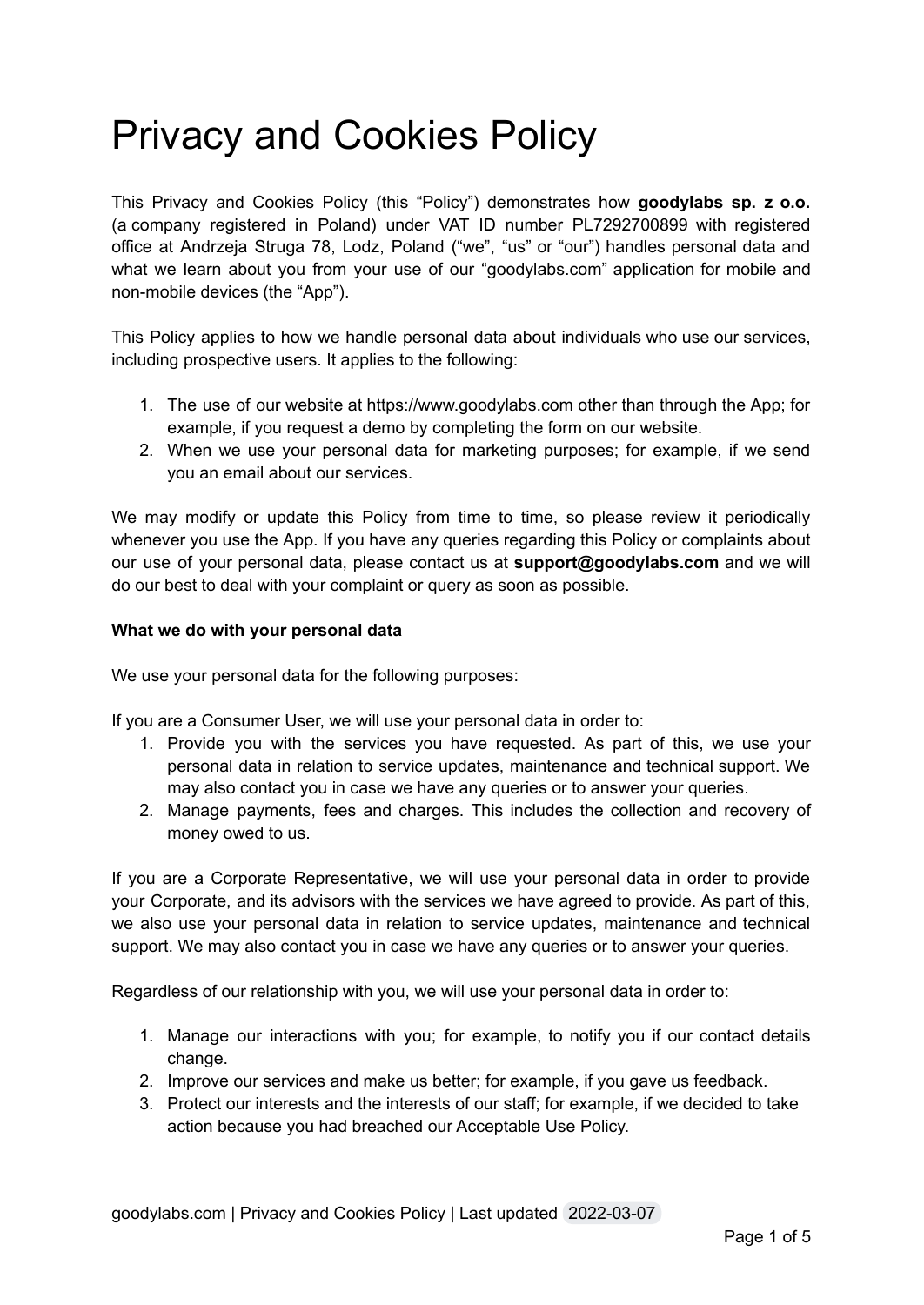We may also use your personal data in order to market and promote what we do. This includes identifying and contacting individuals who we think would be interested in our services and sending newsletters and information about our services. As with the above, we may use your personal data for this purpose regardless of our relationship with you.

If you do not wish to receive marketing messages, you can notify us by email at **support@goodylabs.com**

- 1. At the time of collecting your personal data and each time we send you our newsletter or other marketing information, we will provide an opportunity for you to unsubscribe from receiving this information from us.
- 2. When you use the App, then your IP address and other data about your computer or mobile device is logged for administrative and security reasons and to collate statistical (non-personal) data about the use of the App.

Please note that we may process your personal data without your knowledge or consent, where this is required or permitted by law.

## **The types of personal data that we obtain about you and where it comes from**

The types of personal data that we collect include some or all of the following: your name, your job title and role, the name of the organisation you are employed or engaged by or work at or advise or are otherwise a representative of, your relationship with that organisation, your contact details such as your email address. If you do not provide us with your personal data detailed above, we may not be able to provide our services to you or the organisation you work for.

Often, we get personal information from you; for example, when you contact us. In addition, we get information from a number of other sources as follows:

- 1. The organisation that you work for.
- 2. Information available through the internet, for example, through web searches and your profile on LinkedIn.
- 3. Through our professional contacts and networking; for example, where one of our contacts tells us that you may be interested in our services.

### **Disclosing personal data to third parties**

We will share your personal data with third parties where required by law, where it is necessary to administer the working relationship with you or your Corporate or where we have another legitimate interest in doing so.

We may disclose your personal data to third parties in the following circumstances:

1. **Third party service providers:** We use third parties to provide services and manage the App. These may include hosting service providers. These third party service providers will be given access only to that personal data needed to perform their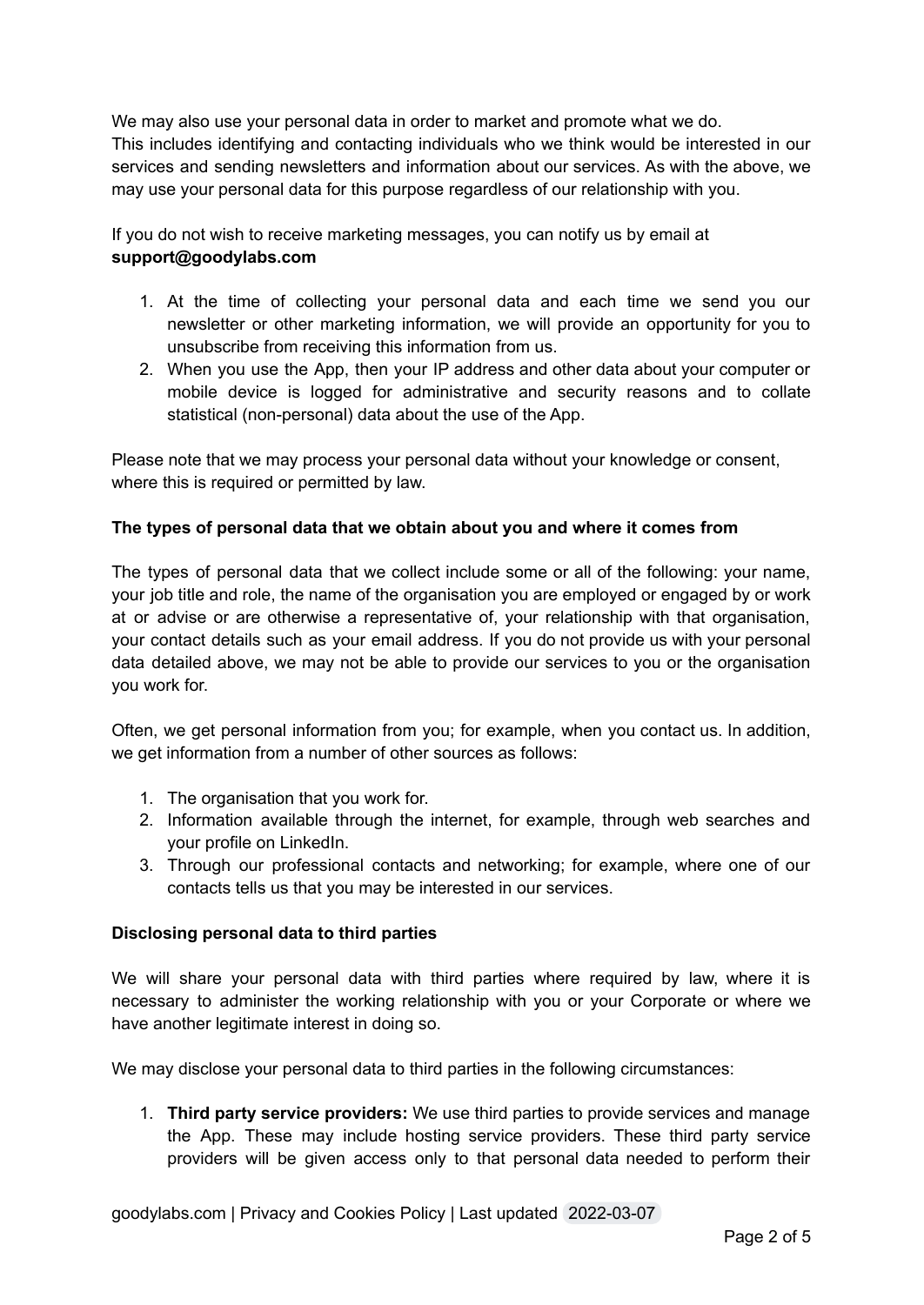support functions and they are prohibited from using it for other purposes. We require them to enter into data security and confidentiality obligations.

2. **Legal Disclosure:** In some cases, we may be required to disclose your personal data to comply with legal requirements.

In addition, our website and App may contain links to other websites or frames of other websites. Please be aware that we are not responsible for the privacy or cookies practices or content of those third parties or other websites, nor for any third party to whom we transfer your personal data in accordance with our Policy. You should check their privacy and cookies practices before using their services and sites.

### **Security of personal data**

We recognise the need to ensure that personal data gathered via the App remains secure. Our App has good security measures in place which are designed to protect against the loss, misuse and alteration of the personal data under our control. You acknowledge that although we exercise adequate care and security there remains a risk that information transmitted over the internet and stored by computer may be intercepted or accessed by an unauthorised third party. You should also ensure the security of data by taking appropriate steps yourself. If you have any concerns or questions, please email us at the address provided above in this Policy.

### **How long do we retain your personal data for?**

We will only retain your personal data for as long as reasonably necessary to fulfill the purposes we collected it for, including for the purposes of satisfying any legal, regulatory, tax, accounting or reporting requirements. We may retain your personal data for a longer period in the event of a complaint or if we reasonably believe there is a prospect of litigation in respect of our relationship with you. To determine the appropriate retention period for personal data, we consider the amount, nature and sensitivity of the personal data, the potential risk of harm from unauthorised use or disclosure of your personal data, the purposes for which we process your personal data and whether we can achieve those purposes through other means, and the applicable legal, regulatory, tax, accounting or other requirements.

### **Your rights in your personal data**

You have the right to object to any use of your personal data where we are relying on legitimate interests as our lawful basis. You also have a right to object to the use of your personal data for marketing purposes. In addition, you have the right to restrict the processing of your personal data, to have access to your personal data, to have inaccurate personal data rectified, to have personal data erased, and to receive a copy of your personal data in a portable form, in each case to the extent permitted by law. If ever we process your personal data on the basis of your consent, you have a right to withdraw that consent at any time.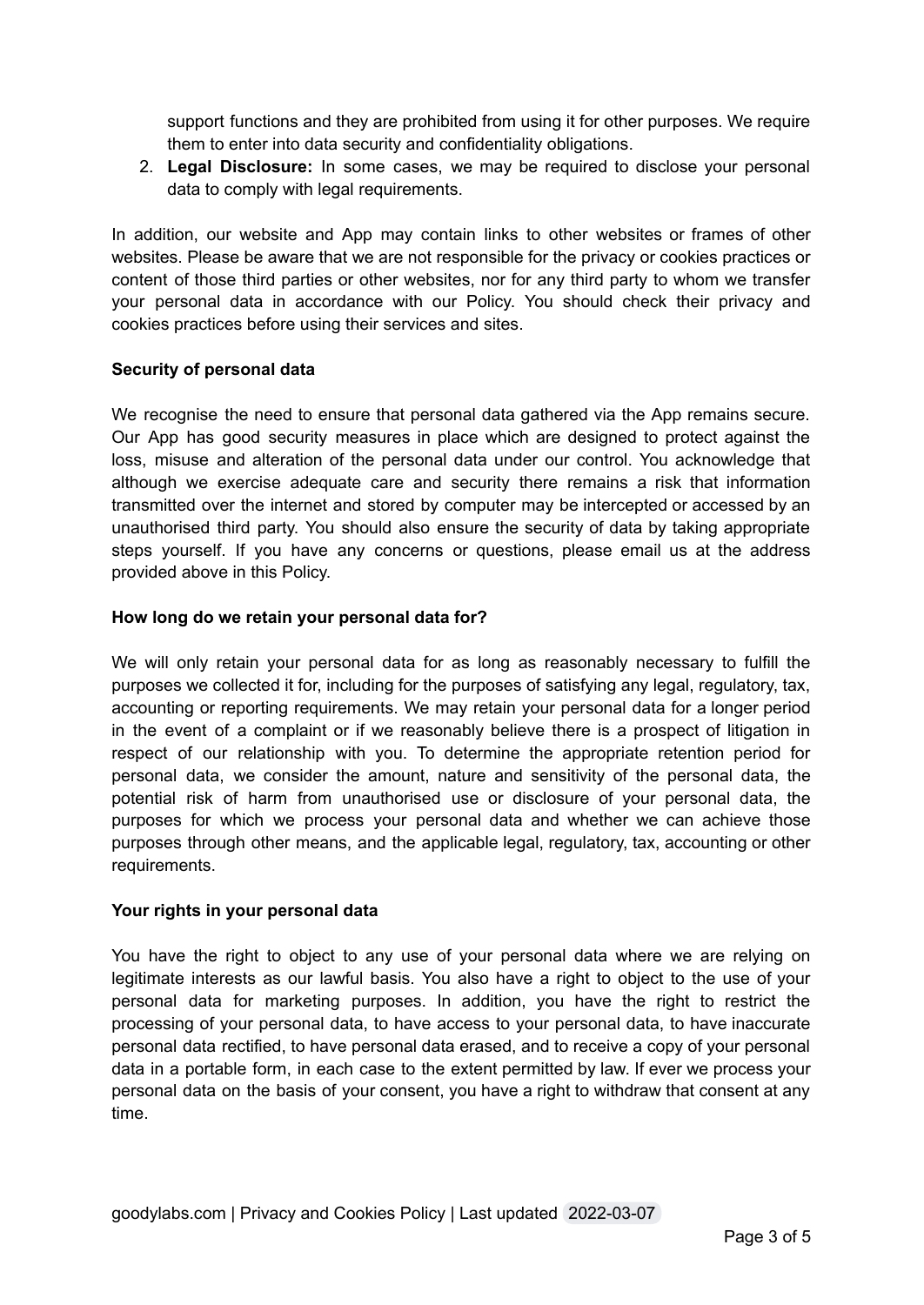You have a right to lodge a complaint with a data protection supervisory authority. The supervisory authority in Poland is the Information Commissioner's Office <https://uodo.gov.pl/> . If you do have any concerns about how we have handled your personal data, we would kindly ask that you contact us in the first instance before you speak to the UODO, so that we have an opportunity to put things right. If you are a Consumer User, to exercise any of the above rights, please contact **support@goodylabs.com**.

#### **Cookies and similar technologies**

The App and our website use cookies. A "cookie" is a small text file that is stored on your computer or mobile device when you visit a website or open an app.

Each time you visit the website or App from the same device, a message is sent back to the server, allowing the website or App to recognise your device and remember if you have visited the website or App before. This is to authenticate users, improve functionality and for analytics, as explained below. We may use cookies to store email addresses and authentication tokens (not a user's actual password).

We use the following types of cookies:

**Strictly necessary cookies.** These are cookies that are required for the operation of the App. They enable you to log into the App and enable us to authenticate you as a registered user. This necessarily involves processing your personal data.

**Functionality cookies.** We also use a third party cookie set by HubSpot to give us information that helps us provide technical support. For example, the cookie helps us to know when you last logged in, and what version of our App you are running. This cookie expires after 1 year.

**Analytical or performance cookies.** These allow us to recognise and count the number of visitors and to see how visitors move around our App and our website when they are using it. This helps us to improve the way our App and website works; for example, by ensuring that users are finding what they are looking for easily. As part of this, we use cookies to estimate our audience size, analyse trends and general usage patterns in relation to our App and website, and optimise the experience of using our App and website.

**We use Google Analytics.** Google Analytics is a simple tool that helps website and app owners like us measure how users like you engage with our website and App and the content we have on our website and App. Google Analytics uses third party cookies, which report on how you use our website and App. This may let us collect data about your computer, including your IP address, to help us to manage our website and App and to create reports that tell us about how users browse our website and App and their patterns of use. When we use Google Analytics, this helps us to help you, so we can improve our website and App. These cookies expire after two years.

In addition, publishers of third party content (such as third party websites to whom you may link when using our service or App) may have their own cookies and privacy practices and it